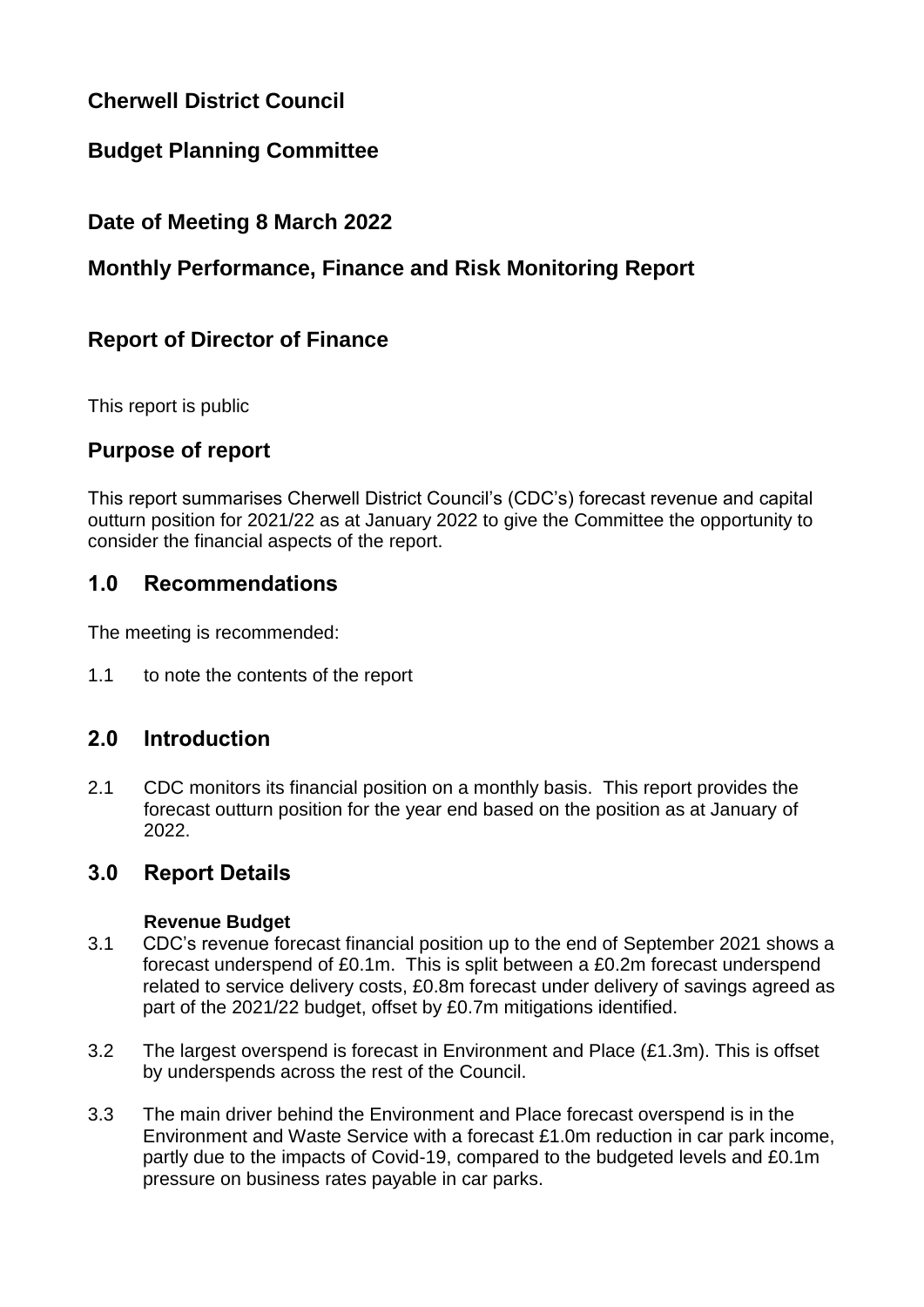- 3.4 Adults and Housing Services forecast underspend has increased to £0.3m, mainly due to allocating additional grant funding of £0.2m. The Commercial Development, Assets and Investment underspend is driven by improved commercial income forecasts compared to budget of £0.4m.
- 3.5 The underspend within Executive Matters is linked to interest costs being lower than anticipated (£0.4m).
- 3.6 The September revenue forecast is a £0.3m improvement compared to November's forecast.

#### **Capital Budget**

- 3.8 The capital budget for 2021/22 is £44.1m. Forecast spend for the year is £31.3m, a 28.9% reduction. There is an overall forecast reduction in the spend on capital schemes of £1.6m (3.7%). There is a further £11.1m (25.2%) forecast spend to be reprofiled into future years.
- 3.9 Spend to be reprofiled into later years mainly relates to:
	- Castle Quay (£3.8m)
	- PSDS Projects (£3.3m)
	- Bicester Library Phase 1b (£0.7m)
	- Other Build schemes (£0.3m)
	- Vehicle replacement programme (£0.4m)
	- Along with other smaller reprofiled amounts

#### **Balance Sheet**

- 3.10 CIPFA's Financial Management (FM) Code recommends that as well as monitoring revenue and capital budgets, that balance sheet items are also monitored. In the Council's self-assessment against the requirements of the FM Code, carried out as part of the 2021/22 budget setting process, monitoring of balance sheet items was RAG rated as Amber. The Council has sort to address this through its monitoring of debt and reserves.
- 3.11 The Council forecasts that it will have £32.4m of reserves available at 31 March 2022. There is now a clear reporting of reserves the Council originally planned to use during the year, what has subsequently been agreed and any further changes requested.
- 3.12 As at 31 January 2022 the Council had outstanding debt of £3.5m (£4.2m 30 September 2021), of which £0.2m is current debt and £3.2m is in recovery. Of the £3.2m in recovery, £2.0m (£2.8m 30 September 2021) is over 120 days old. A review of debt is currently underway.

## **4.0 Conclusion and Reasons for Recommendations**

4.1 It is recommended that the contents of the report are noted

## **5.0 Consultation**

None required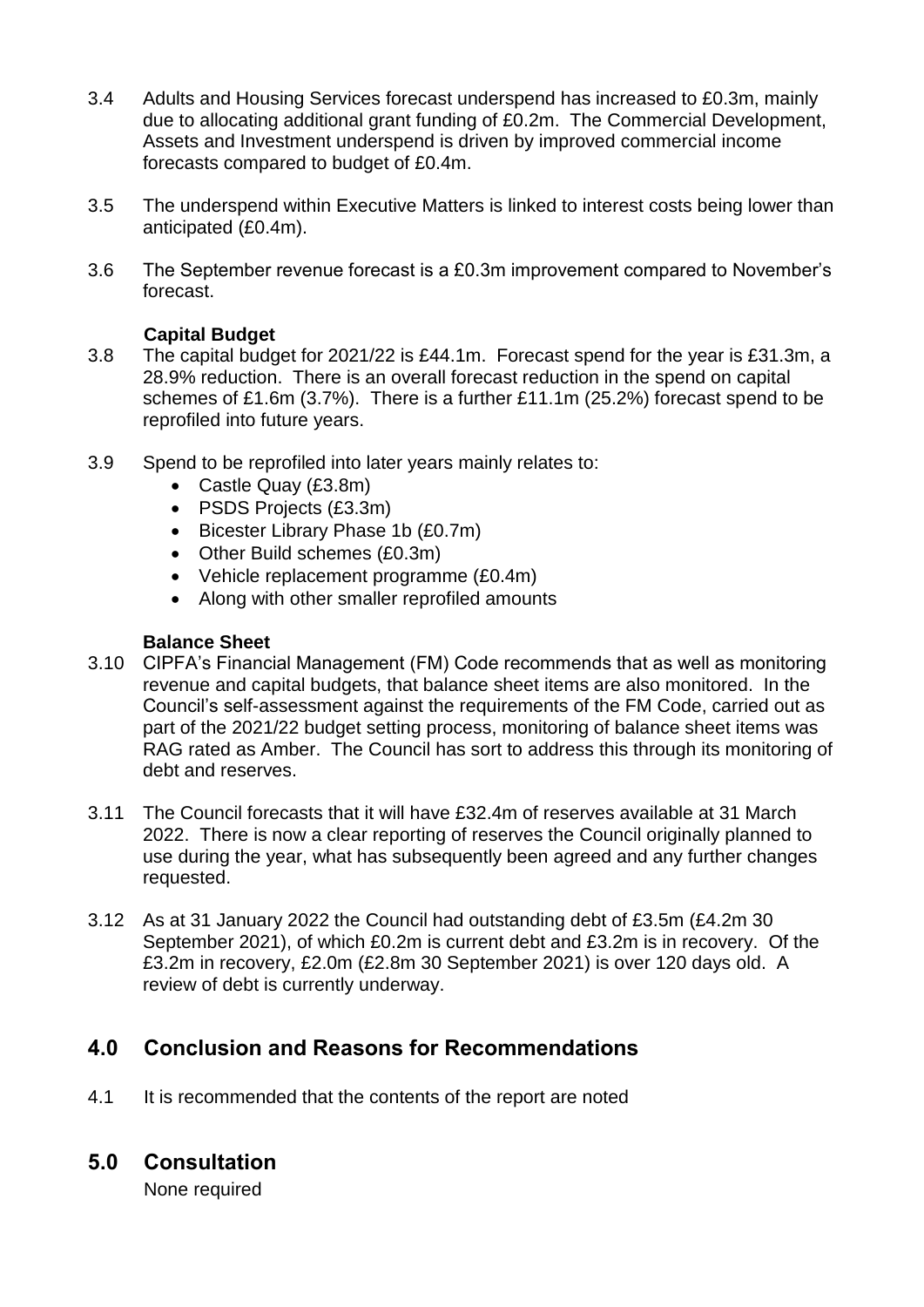## **6.0 Alternative Options and Reasons for Rejection**

6.1 The report sets out CDC's forecast revenue and capital position for 2021/22. No alternative options have been considered.

## **7.0 Implications**

#### **Financial and Resource Implications**

7.1 There are no direct financial considerations as a result of this report.

Comments checked by: Michael Furness, Assistant Director of Finance, 01295 221845, michael.furness@cherwell-dc.gov.uk

#### **Legal Implications**

7.2 There are no legal implications arising directly as a result of this report.

Comments checked by: Sukdave Ghuman, Head of Legal Services & Deputy Monitoring Officer, 07551 680591 sukdave.ghuman@cherwell-dc.gov.uk

#### **Risk Implications**

7.3 There are no risk implications arising directly as a result of this report. Any risks will be managed as part of the operational risk register and escalated as and when necessary to the Leadership Risk Register.

Comments checked by: Louise Tustian, Head of Insight and Corporate Programmes 01295 221786 louise.tustian@cherwell-dc.gov.uk

#### **Equalities and Inclusion Implications**

7.4 There are no equalities implications arising directly as a result of this report. Any service or policy review required to support any reprofiled spend will have an accompanying Equalities Impact Assessment as needed.

Comments checked by: Emily Schofield, Acting Head of Strategy, 07881 311707, emily.schofield@cherwell-dc.gov.uk

#### **Sustainability Implications**

7.5 There are no direct sustainability implications as a result of this report. Some elements of the capital budget being reprofiled into later years – PSDS-funded projects and vehicle replacement programme – are central to the council's decarbonisation plan and their delivery must be closely monitored to ensure CDC is meeting its commitment to become net zero by 2030 in its estate and operations.